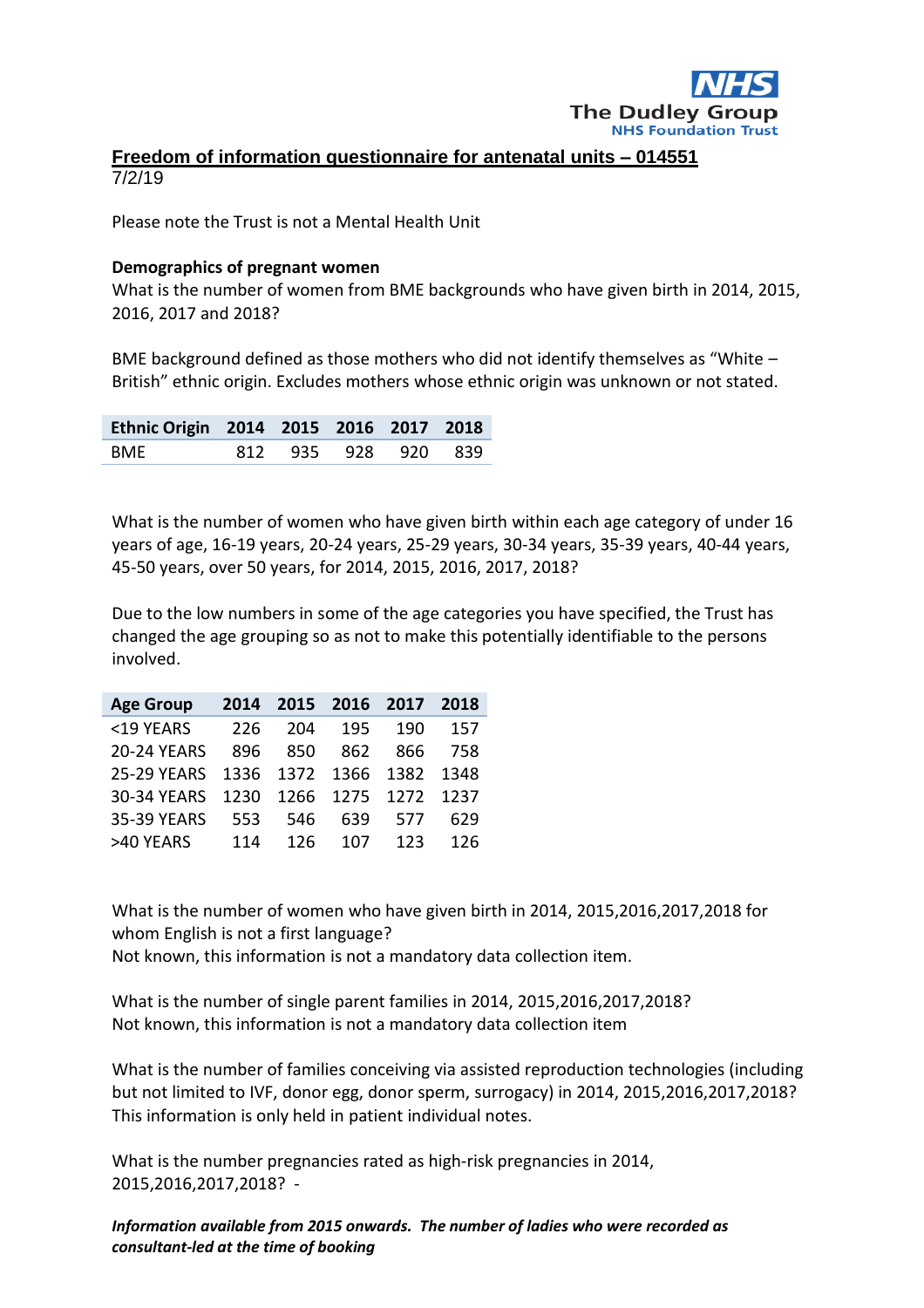|                   | 2015 2016 2017 2018 |  |
|-------------------|---------------------|--|
| Consultant-Led at |                     |  |
| Booking           | 3433 3522 3632 3629 |  |

What were the number of elective caesareans in 2014, 2015,2016,2017,2018? -

|                                   |  | 2014 2015 2016 2017 2018 |  |
|-----------------------------------|--|--------------------------|--|
| FLECTIVE LSCS 481 596 593 622 571 |  |                          |  |

What were the numbers of emergency caesareans in 2014, 2015,2016,2017,2018?

|                                    |  | 2014 2015 2016 2017 2018 |  |
|------------------------------------|--|--------------------------|--|
| EMERGENCY LSCS 665 705 784 856 720 |  |                          |  |

What were the number of pre-term births in 2014, 2015,2016,2017,2018? Pre-term defined as gestation at birth prior to 37 weeks.

|                                              | 2014 2015 2016 2017 2018 |  |  |
|----------------------------------------------|--------------------------|--|--|
| Gestation at birth <37+0 295 354 339 361 334 |                          |  |  |

What were the number of pre-term babies transferred to another NHS Trust (e.g. for more intensive case, access to other services) in 2014, 2015,2016,2017,2018? Of the pre-term babies born here the following number of babies were transferred to another NHS Trust:

|                                                      |  | 2014 2015 2016 2017 2018 |  |
|------------------------------------------------------|--|--------------------------|--|
| Pre-term born at RHH transferred out  19 27 20 24 18 |  |                          |  |

What were the number of home births in 2014,2015,2016,2017,2018?

Includes only intended births at home, those unintended as born before admission (BBA) are excluded.

**2014 2015 2016 2017 2018** HOME BIRTH 28 26 47 39 31

What were the number of home births transported to hospital via ambulance during or after labour in 2014, 2015, 2016, 2017, 2018?

Due to the low numbers in the first 3 years the numbers have been grouped together. 2014/15/16 - 5

 $2017 - 6$ 2018 - 12

# **Screening and treatment for mental health during pregnancy**

Are women currently screened for mental health problems during pregnancy? Yes

Are men currently screened for mental health problems during pregnancy? No, this is not currently included in any standards.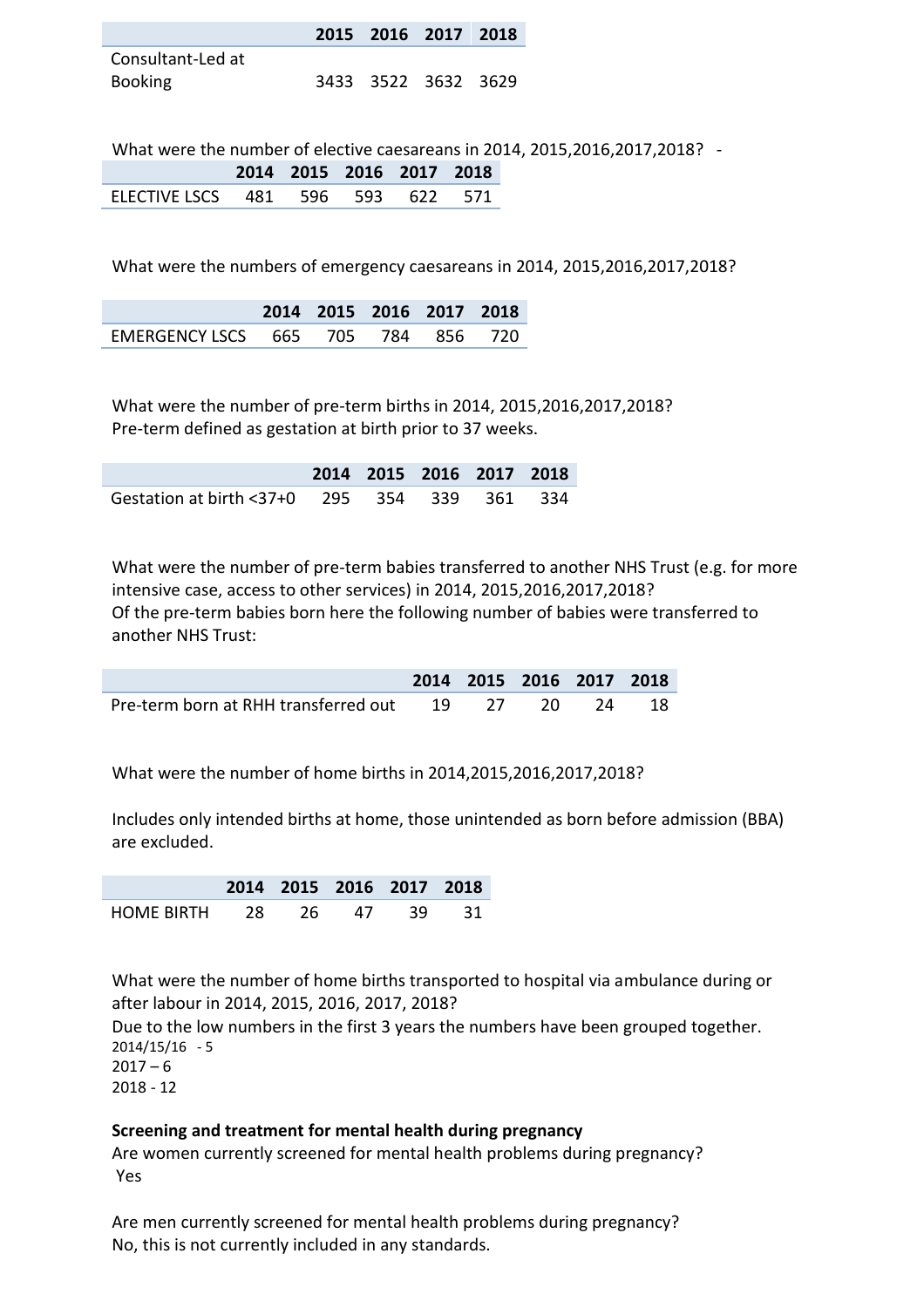If men and women are screen for mental health problems during pregnancy, how are they screened?

Women are screened using 'Whooley' questions.

.

What services are offered to those suffering from mental health problems during pregnancy?

Support via GP practice, Community Midwife, Specialist Midwife Vulnerable Women, Specialist Midwife Substance Misuse, Perinatal Mental Health Clinic, Mental health Services from Mental Health Trust

What information is given to those suffering with mental health problems during pregnancy?

This will depend on the problem and will vary based on individual assessment and need.

What is the number of women identified as having mental health issue during pregnancy in 2014, 2015, 2016, 2017, and 2018? Please indicate the numbers in each of the following categories; depression, anxiety and psychosis.

Not held electronically this information would be held in individual patients' notes which are not accessible under the FOI Act (exemption Section 40 personal information).

How long was the waiting list for psychological treatment during pregnancy in 2014, 2015,2016,2017,2018?

Information not held by The Dudley Group NHS Foundation Trust. This information would possibly be held by a Mental Health Trust.

What was the number of women prescribed anti-depressants during pregnancy in 2014,2015,2016,2017,2018?

Not held electronically this information would be held in individual patients' notes which are not accessible under the FOI Act (exemption Section 40 personal information).

What was the number of suicides during pregnancy in 2014,2015,2016,2017,2018? None

What is the number of fathers identified as having mental health issues in 2014,2015,2016,2017,2018

If disclosed this would be in the 'mother to be' notes it would not be recorded electronically. Individual patients' notes are not accessible under the FOI Act (exemption Section 40 personal information).

What treatment is offered to those experiencing mental health problems during pregnancy? The Trust has a perinatal mental health clinic on site once a week as part of the Black Country STP perinatal mental health work stream. Treatment would depend on individual needs and changes to medication can be made in clinic. There is support from specialist staff in this clinic with support from the specialist midwives.

Do you have pregnancy support groups? The Trust has antenatal classes but nothing specifically for mental health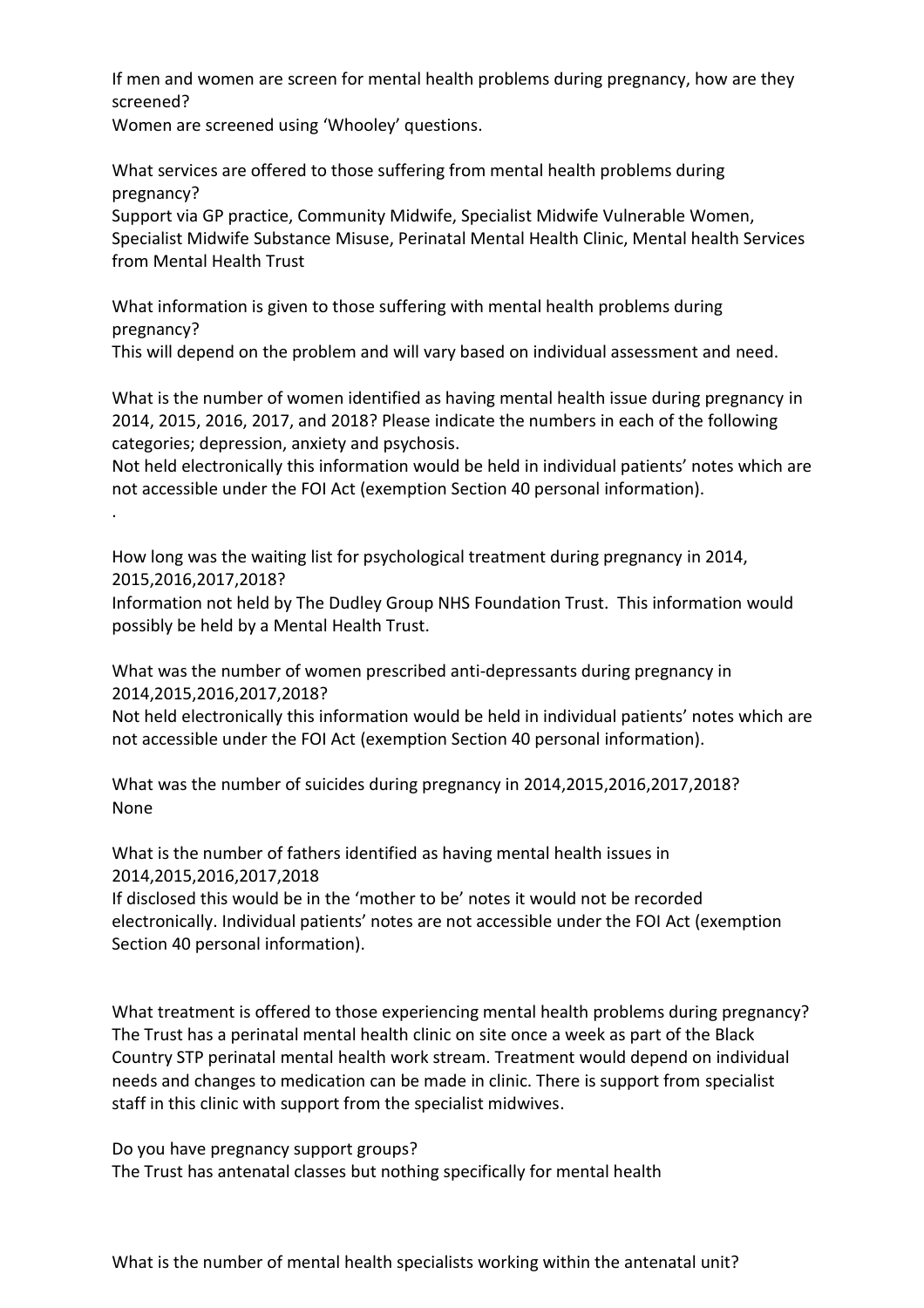The Trust has a perinatal mental health clinic on site once a week as part of the Black Country STP perinatal mental health work stream. Four specialist staff run this clinic with support from the specialist midwives

What is the number of qualified mental health professionals working within each service who offer treatment for antenatal mental health problems? The Trust has a perinatal mental health clinic on site once a week as part of the Black Country STP perinatal mental health work stream. Four specialist staff run this clinic with support from the specialist midwives

What is the lowest age of women referred during pregnancy for mental health problems? Not known, this information would be held in patient notes. Patient could be referred from different sources for example GP, hospital, social worker.

# **Pregnancy information**

What methods are used to deliver information to expectant parents during pregnancy? Written leaflets, hand held pregnancy notes, social media, online apps and online websites What types of written information is given to expectant parents during pregnancy? [http://www.dgft.nhs.uk/services-and-wards/maternity/maternity-information](http://www.dgft.nhs.uk/services-and-wards/maternity/maternity-information-leaflets/)[leaflets/](http://www.dgft.nhs.uk/services-and-wards/maternity/maternity-information-leaflets/)

Does written information given during pregnancy contain information about mental health? Yes via the 'Bounty' app

Can you provide examples of the written information given to women about mental health during pregnancy? (e.g. enclose a copy of the leaflet, take a photo of information, or provide a weblink).

Perinatal mental health

This is a term used to describe how you feel emotionally during your pregnancy, delivery and up to one year after the birth. These feelings may range from being slightly weepy to having a severe mental illness; however, all are treatable. During your pregnancy, the midwife will ask about previous or current mental health treatment and support you may have received or might need.

Is written information about pregnancy offered in languages other than English? - Some information such as antenatal and new born screening is provided by the National Screening Committee downloaded from website

[https://www.gov.uk/government/publications/screening-tests-for-you-and-your-baby](https://www.gov.uk/government/publications/screening-tests-for-you-and-your-baby-description-in-brief)[description-in-brief](https://www.gov.uk/government/publications/screening-tests-for-you-and-your-baby-description-in-brief)

If written information is provided in other languages, which languages is the information provided in?

Arabic, Bengali, Chinese, French, Polish, Portuguese, Punjabi, Romanian, Somali and Urdu.

#### **Postnatal information and mental health**

What support is offered to women who had a traumatic birth? Birth reflection service and debrief appointment with consultant obstetrician

What support is offered to men who had a traumatic birth? None